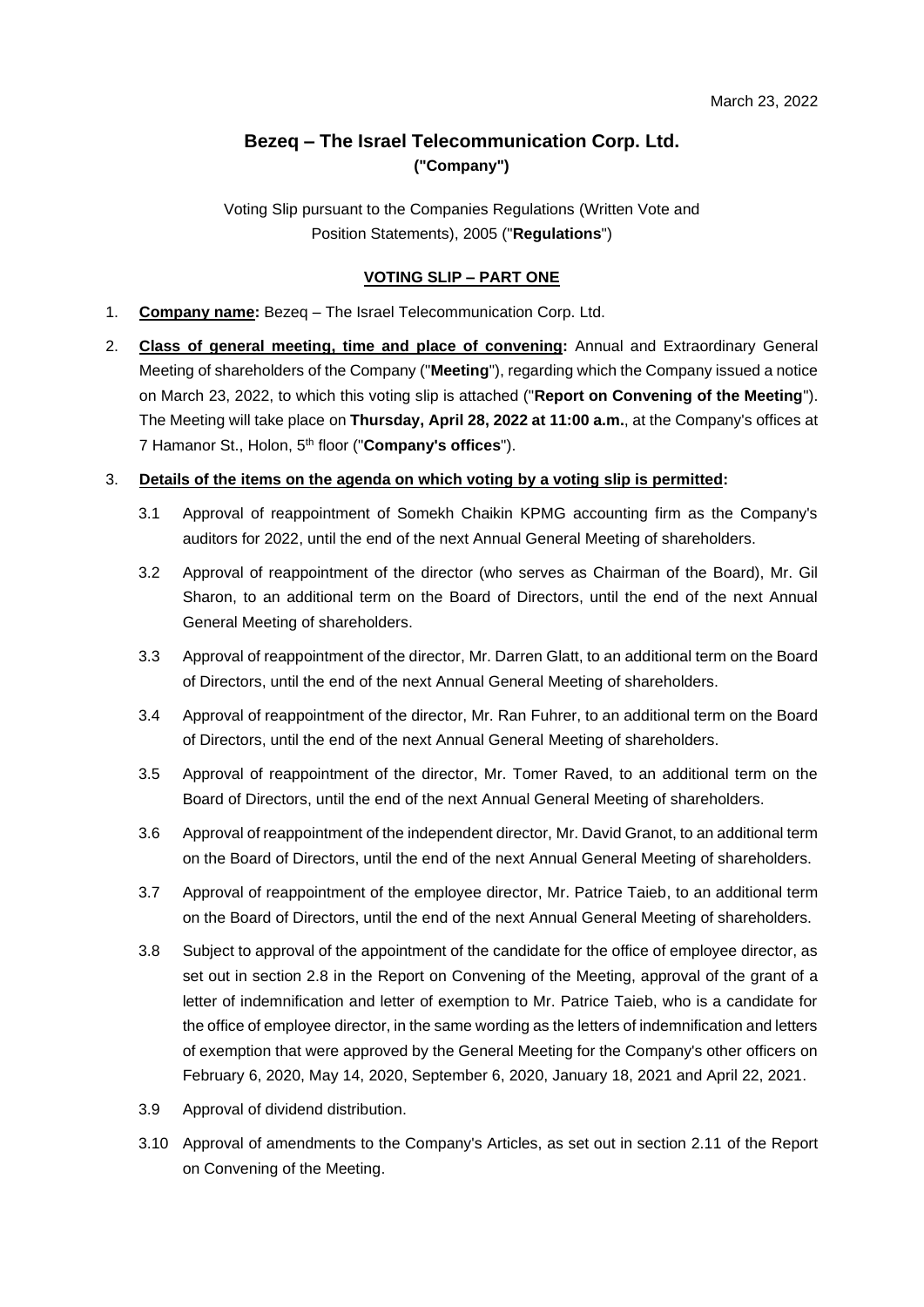- 3.11 Approval of an adjustment to the terms of employment of Mr. Gil Sharon, who serves as Chairman of the Board, as of 2022 and onwards – addition of an annual performance-based cash bonus.
- 3.12 Approval of grant of a discretionary annual bonus equal to three (3) monthly salaries to the Chairman of the Board for 2021.
- 3.13 Approval of amendment and extension of the Compensation Policy for Officers of the Company, as defined in section 267A(a) of the Companies Law, for a period of three (3) years, as of January 1, 2022.

#### 4. **Time and place at which the complete text of the proposed resolutions can be reviewed:**

The text of the proposed resolutions can be reviewed at the Company's offices, Sunday through Thursday, 10:00 a.m. - 3:00 p.m., by prior appointment by telephone 03-626-2200, until the time of convening of the Meeting or the adjourned meeting (if any).

## 5. **Details, to the best of the Company's knowledge, on the candidate for the office of director:**

- 5.1 For the information required pursuant to Regulation 26(a) of the Securities Regulations (Periodic and Immediate Reports), 1970 ("**Reports Regulations**") with respect to the candidates for the office of director, as set out in sections 3.2 to 3.7 above, as provided by them, see Regulation 26 in Chapter D (Additional Information about the Company) of the Periodic Report of the Company for 2021, which was published on March 23, 2022. It should be clarified that the terms of reference of the candidates for the office of director, as set out in sections 3.2 to 3.7 above, will remain unchanged, except for a proposed change in the terms of reference and employment of Mr. Gil Sharon, who serves as Chairman of the Board, as set out in section 2.12 of the Report on Convening of the Meeting.
- 5.2 A vote on each candidate for the office of director, as set out in sections 3.2 to 3.7 above, will be held separately..

#### 6. **Majority required for passing the resolutions on the agenda**:

- 6.1 The majority required for passing each of the resolutions set out in sections 3.1 and 3.11 above, is simple majority of all the votes cast by shareholders present and entitled to vote at the meeting, without taking abstentions into account.
- 6.2 The majority required for passing the resolutions proposed in sections 3.12 and 3.13 above, in accordance with section 267A(b) of the Companies Law, is a simple majority of all the votes cast by shareholders present and entitled to vote at the meeting, provided one of the following is satisfied:
	- (1) The count of the majority votes at the General Meeting includes a majority of all the votes cast by shareholders who are not controlling shareholders of the Company or have no personal interest in the approval of the item on the agenda of the Meeting, as applicable. Abstentions will not be taken into account. A person having a personal interest will be subject to the provisions of section 276 of the Companies Law.
	- (2) The total number of dissenting votes from among the shareholders referred to in paragraph (1) does not exceed two percent (2%) of all the voting rights in the Company.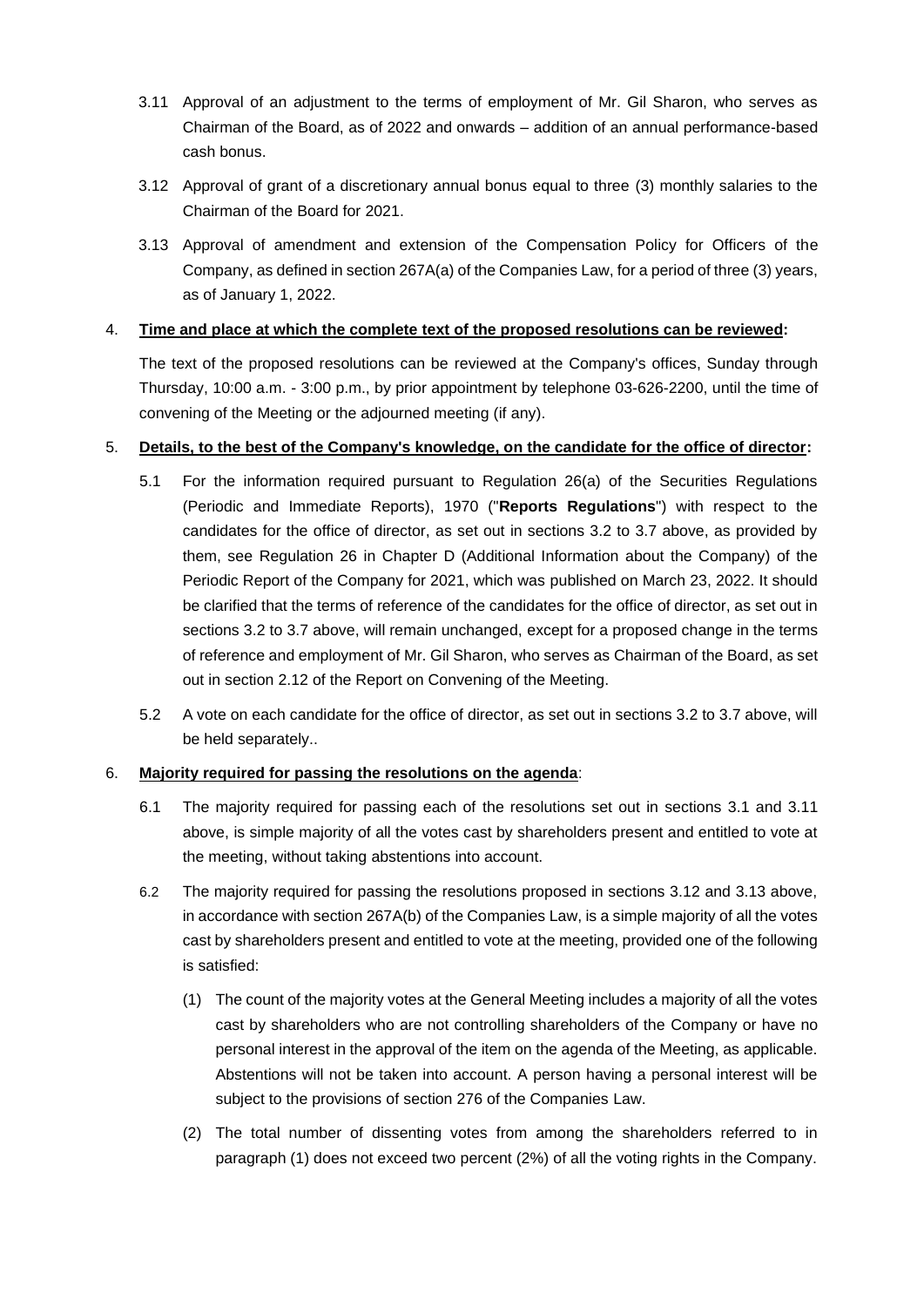## 7. **Marking of shareholder's relationship:**

- 7.1 A shareholder voting on the resolutions set out in sections 3.12 and 3.13 above, must mark in Part Two of the voting slip, in the space allotted for this, whether he is a controlling shareholder in the Company, an interested party, personally interested in the proposed resolution, a senior officer or an institutional investor (as these terms are defined in the Regulations), as required by sections  $67A(b)(1)$  and  $276$  of the Companies Law and Regulation  $7(a)(8)$  of the Regulations, and he must describe the nature of the characteristic, personal interest or relationship, if such exists.
- 7.2 Regarding the vote of controlling shareholders, interested parties, senior officers and institutional investors, a space is allotted in Part Two of the voting slip for marking the classification of the participant in the vote.
- 7.3 **It is clarified that the vote of someone who did not mark or describe the nature of the personal interest, characteristic or relationship as stated in this section 7, will not be taken into account.**

## 8. **Validity of the voting slip:**

- 8.1 The voting slip will be valid, for a shareholder on whose behalf shares are registered with a stock exchange member, and those shares are included among the shares registered in the Company's shareholders register in the name of the nominee company ("**unregistered shareholder**"), only if a certificate of title is attached to it, valid as of the date of record for eligibility to attend and vote, being **March 28, 2022** ("**Date of Record**"), or if a certificate of title is sent to the Company via the electronic voting system (as defined in the Regulations) ("**Electronic Voting System**"), valid as of the Date of Record.
- 8.2 An unregistered shareholder may prove his title to shares of the Company on the Date of Record, for the purpose of voting at the General Meeting, by delivering to the Company a certificate from the stock exchange member with whom his title to the share is registered, not later than twenty four (24) hours before the time of convening of the Meeting.
- 8.3 An unregistered shareholder who wishes to vote by a voting slip must enter his vote in Part Two of the voting slip and deliver the slip to the Company or send it by registered post together with a certificate of title, such that the voting slip reaches the Company's registered office no later than four (4) hours before the time of convening the general meeting.
- 8.4 A voting slip will be valid for a shareholder registered in the Company's shareholders register ("**registered shareholder**") only if he attaches a photocopy of his ID or passport or a photocopy of the certificate of incorporation.
- 8.5 A registered shareholder who wishes to vote by this voting slip must deliver the voting slip and the relevant documents as aforesaid at the Company's offices at the address set out below, not later than six (6) hours before the time of convening of the general meeting.

In this regard, "**time of delivery**" is the time when the voting slip and the attached documents have reached the Company's offices.

**8.6 A voting slip that has not been delivered as stated in this section 8 shall be invalid.**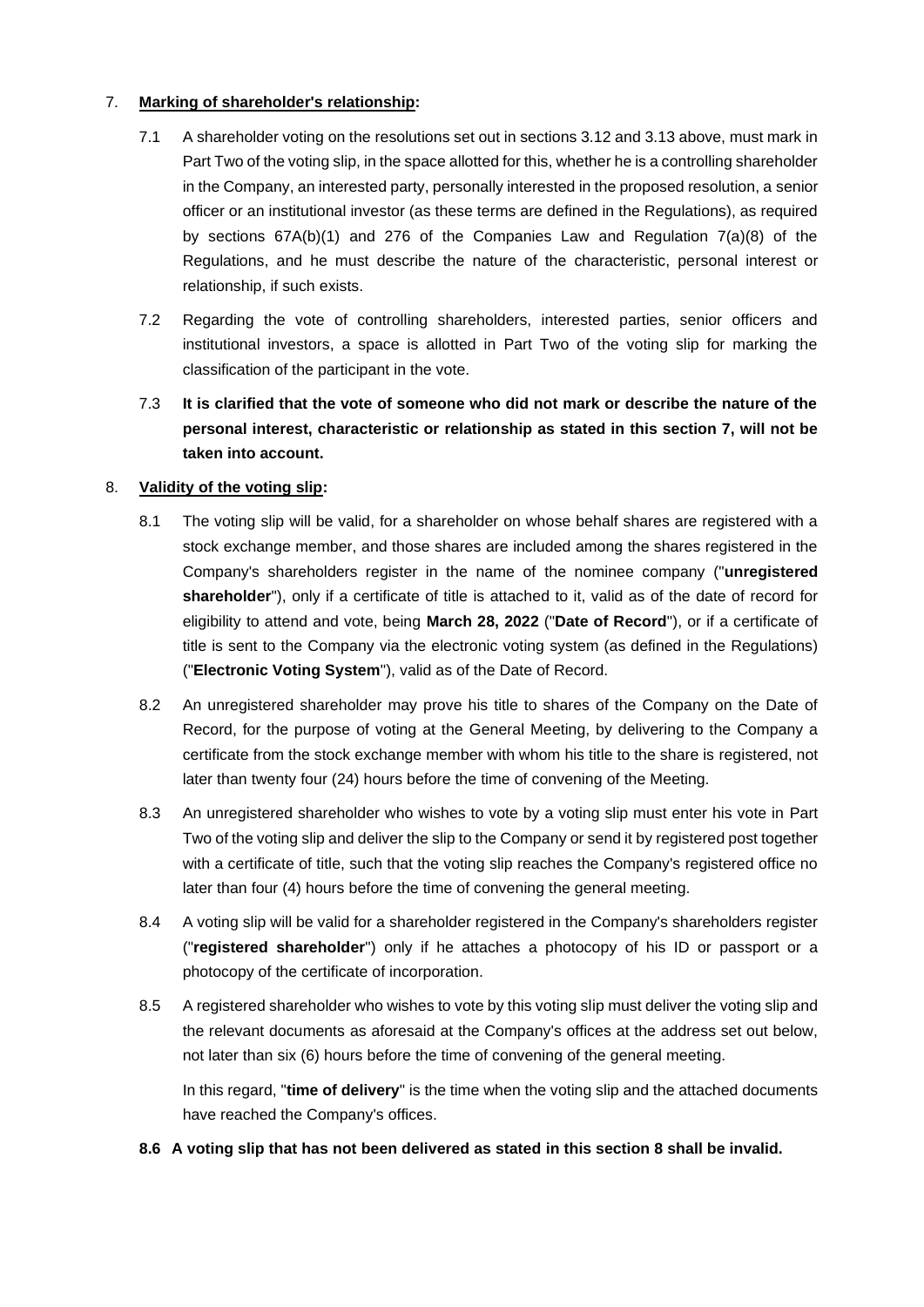### 9. **Voting via the Electronic Voting System:**

- 9.1 An unregistered shareholder may vote on the items on the agenda as set out above by means of a voting slip, which must to be transmitted via the Electronic Voting System up to six (6) hours before the time of convening of the general meeting, that is, up to **April 28, 2022, at 5:00 a.m.**, when the Electronic Voting System will be closed ("**System Closing Time**").
- 9.2 A vote via the Electronic Voting System may be changed or canceled up to the System Closing Time, after which it may not be changed via the Electronic Voting System. It should be noted that under Section 83(d) of the Companies Law, if a shareholder has voted by more than one means, the last of his votes will be counted, and in this regard, the vote of a shareholder in person or by proxy will be deemed later than a vote via the Electronic Voting System. The Company does not allow voting over the Internet other than via the Electronic Voting System.

# 10. **Address for delivery of voting slips and position statements:**  The Company's offices.

- 11. **Deadline for submitting position statements:** Up to ten (10) days before the date of the Meeting, that is, not later than **April 18, 2022**.
- 12. **Deadline for submitting the Board of Directors' response to position statements:**  Up to five (5) days before the date of the Meeting, that is, not later than **April 24, 2022**.
- 13. **Addresses of the websites containing the text of the voting slips and position statements:**
	- 12.1 Distribution site of the Israel Securities Authority: [www.magna.isa.gov.il](http://www.magna.isa.gov.i/)
	- 12.2 Website of the Tel Aviv Stock Exchange Ltd.: [www.maya.tase.co.il](http://www.maya.tase.co.il/)
	- 12.3 Company's website: [www.bezeq.co.il](http://www.bezeq.co.il/)
- 14. A shareholder may, if he so requested, receive the certificate of title at a branch of the stock exchange member or through the post. Such a request will be submitted in advance for a particular securities account. An unregistered shareholder may direct that his certificate of title be sent to the Company via the Electronic Voting System.
- 15. An unregistered shareholder may receive by email, free of charge, a link to the text of the voting slip and the position statements on the distribution site of the Israel Securities Authority, from the stock exchange member through whom he holds his shares, unless he notified the stock exchange member that he does not wish to receive such a link, or that he wishes to receive voting slips by post against payment. A notice concerning voting slips will also apply to the receipt of position statements. Likewise, any shareholder may apply directly to the Company and receive from it the text of the voting slip and position statements.
- 16. One shareholder or more holding shares on the Date of Record at a rate equivalent to five percent (5%) or more of the total voting rights in the Company, and anyone holding said rate out of the total voting rights not held by the Company's controlling shareholder, as this term is defined in Section 268 of the Companies Law, may inspect the voting slips as set forth in Regulation 10 of the Regulations:
	- 16.1 The quantity of shares equivalent to five percent (5%) of the total voting rights in the Company is, as of the date of publication of this voting slip: 138,275,185 shares.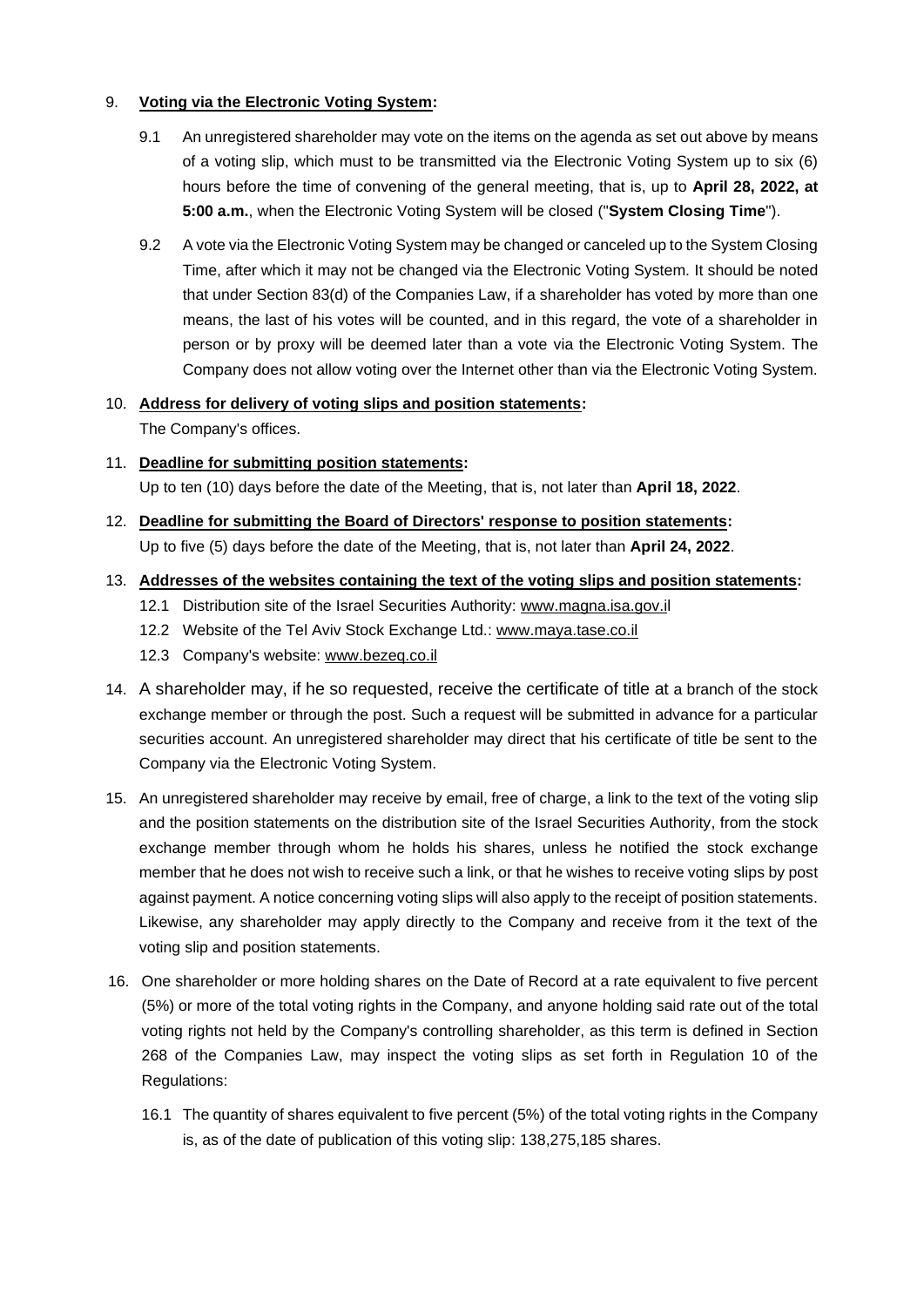- 16.2 The quantity of shares equivalent to five percent (5%) of the total voting rights in the Company not held by the Company's controlling shareholder is, as of the date of publication of this voting slip: 101,200,183 shares.
- 17. Following the publication of the voting slip there may be changes in the agenda, including the addition of an item to the agenda, and position statements may be published. The updated agenda and position statements that were published may be inspected in the Company's reports on the distribution site as stated in section 13 above.
- 18. Where a shareholder of the Company requested to add some matter to the agenda of the Meeting, and the Board of Directors has decided that this matter is suitable for consideration at the Meeting, the Company will issue an amended notice of convening of the Meeting, as provided in Regulation 5B of the Companies Regulations (Notice and Announcement of a General Meeting and a Class Meeting in a Public Company and Addition of an Item to the Agenda), 2000, including an amended voting slip, at the latest, by the day of publication of such amended notice.
- 19. A shareholder may, up to twenty four (24) hour before the time of convening of the Meeting, turn to the registered office of the Company, and after proving his identity to the satisfaction of the Company's Secretary or another employee to be appointed for this purpose, withdrawn his voting slip and certificate of title.

## **A shareholder must mark his vote on the items on the agenda in Part Two of this voting slip**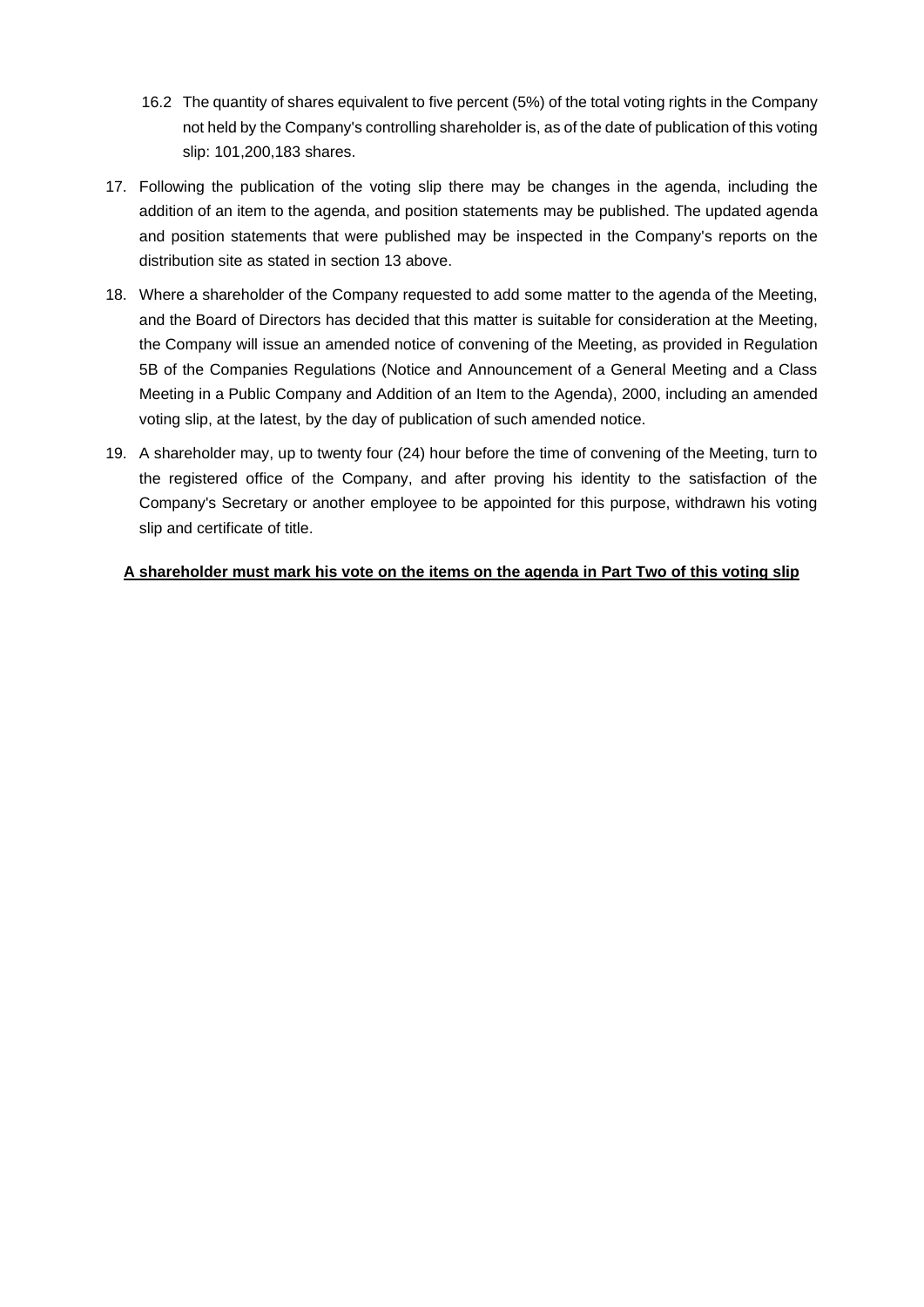#### **Bezeq – The Israel Telecommunication Corp. Ltd.**

**("Company")**

Voting slip pursuant to the Companies Regulations (Written Vote and Position Statements), 2005 ("**Regulations**")

## **VOTING SLIP – PART TWO**

Company name: Bezeq **–** The Israel Telecommunication Corp. Ltd. Company's address (for delivery and sending of voting slips): 7 Hamanor St., Holon, 5<sup>th</sup> floor Company No.: 52-003193-1 Time of Meeting: Thursday, April 28, 2022, at 11:00 a.m. Class of Meeting: Annual and Extraordinary General Meeting Date of record: Monday, March 28, 2022

#### **Shareholder's Details**

Shareholder's name: ID No.: If the shareholder does not have an Israeli identity card – Passport No.: Issuing country: Valid until: If the shareholder is a corporation – Corporation No.: Country of incorporation:

Is the shareholder an interested party<sup>1</sup> / senior officer<sup>2</sup> / institutional investor (including a fund manager)<sup>3</sup> / none of the above\* (mark the relevant alternative)

| Interested party | <b>Senior officer</b> | Institutional investor<br>(incl. fund manager) | None of the above |
|------------------|-----------------------|------------------------------------------------|-------------------|
|                  |                       |                                                |                   |

\*If the voter specified above is voting under a power of attorney, said details must also be provided for the principal.

#### **Manner of Voting**

| Item on the agenda                                                                                                                                                                                                                                    |  | Vote $(1)$ |         |           | <b>Proposed resolutions in</b><br>sections $3.12$ and $3.13 -$<br>Are you a controlling<br>shareholder and/or do<br>you have a personal<br>interest in the approval<br>of the resolution? (2) |  |
|-------------------------------------------------------------------------------------------------------------------------------------------------------------------------------------------------------------------------------------------------------|--|------------|---------|-----------|-----------------------------------------------------------------------------------------------------------------------------------------------------------------------------------------------|--|
|                                                                                                                                                                                                                                                       |  | Against    | Abstain | Yes $(*)$ | <b>No</b>                                                                                                                                                                                     |  |
| Section 3.1 above - To reappoint the Somekh Chaikin<br>KPMG accounting firm as the Company's auditors for 2022,<br>until the end of the next Annual General Meeting of<br>shareholders.                                                               |  |            |         |           |                                                                                                                                                                                               |  |
| Section 3.2 above $-$ To approve the reappointment of the<br>director (who serves as Chairman of the Board), Mr. Gil<br>Sharon, to an additional term on the Board of Directors, until<br>the end of the next Annual General Meeting of shareholders. |  |            |         |           |                                                                                                                                                                                               |  |
| Section 3.3 above $-$ To approve the reappointment of the<br>director, Mr. Darren Glatt, to an additional term on the Board<br>of Directors, until the end of the next Annual General Meeting<br>of shareholders.                                     |  |            |         |           |                                                                                                                                                                                               |  |
| Section 3.4 above $-$ To approve the reappointment of the<br>director, Mr. Ran Fuhrer<br>, to an additional term on the Board of Directors, until the end<br>of the next Annual General Meeting of shareholders.                                      |  |            |         |           |                                                                                                                                                                                               |  |
| Section 3.5 above $-$ To approve the reappointment of the<br>director, Mr. Tomer Raved, to an additional term on the Board<br>of Directors, until the end of the next Annual General Meeting<br>of shareholders.                                      |  |            |         |           |                                                                                                                                                                                               |  |

<sup>1</sup> As defined in Section 1 of the Securities Law, 1968 ("**Securities Law**").

<sup>2</sup> As defined in Section 37(d) of the Securities Law, 1968.

<sup>&</sup>lt;sup>3</sup> As defined in Regulation 1 of the Control of Financial Services Regulations (Provident Funds) (Participation of a Management Company in a General Meeting), 2009, as well as the manager of a joint investment trust fund within the meaning of the Joint Investment Trust Law, 1994.